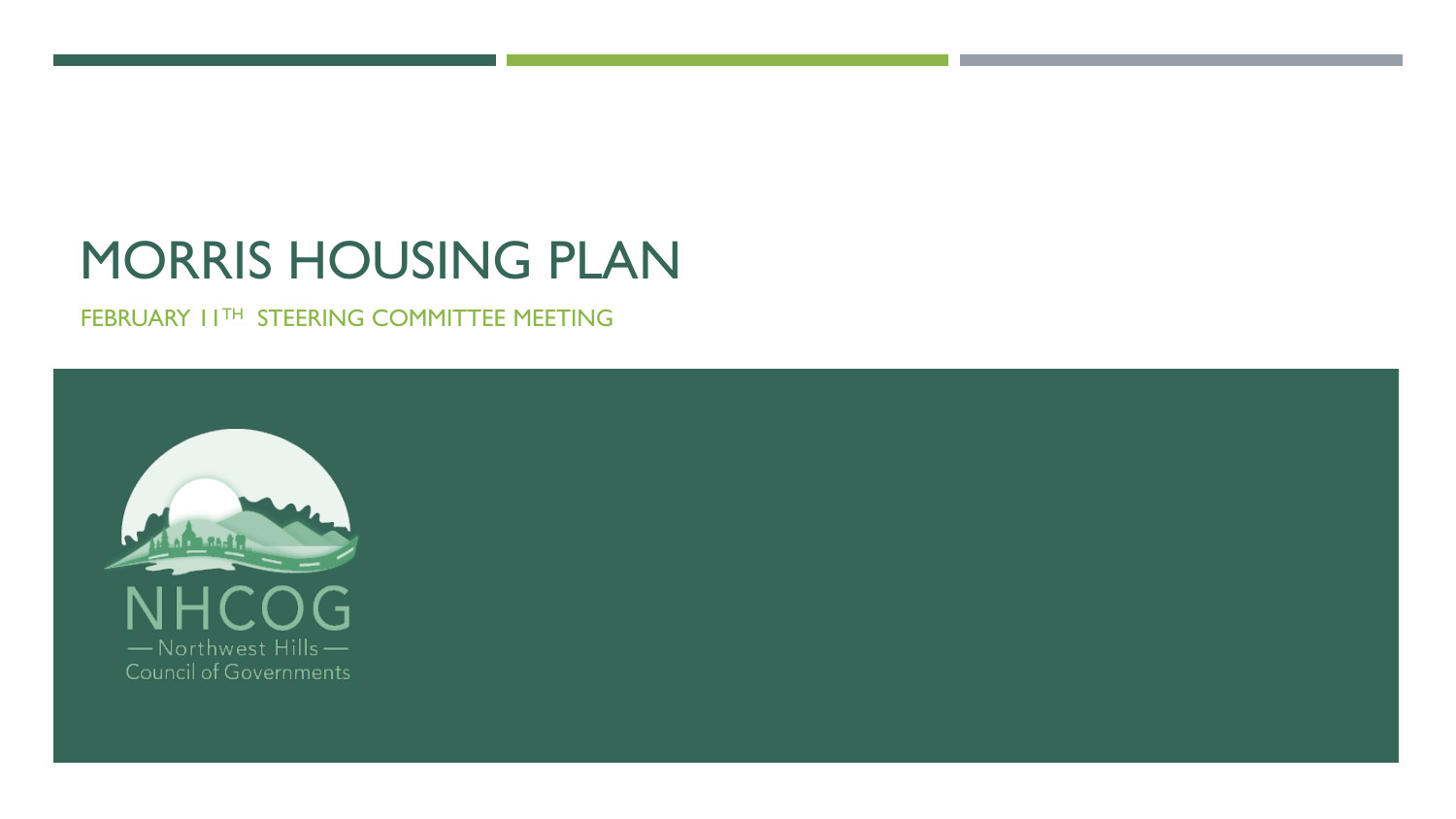# AGENDA

- 1. Review Housing Webinar topics & dates
	- **Proposal for short video on affordable housing in NWCT**
- 2. Plan for 1st Public Forum on Housing Plan
- 3. Morris Housing Authority Meeting
- 4. Review Housing Needs Assessment
- 5. Discuss worker housing survey
- 6. Next meeting date & Next steps

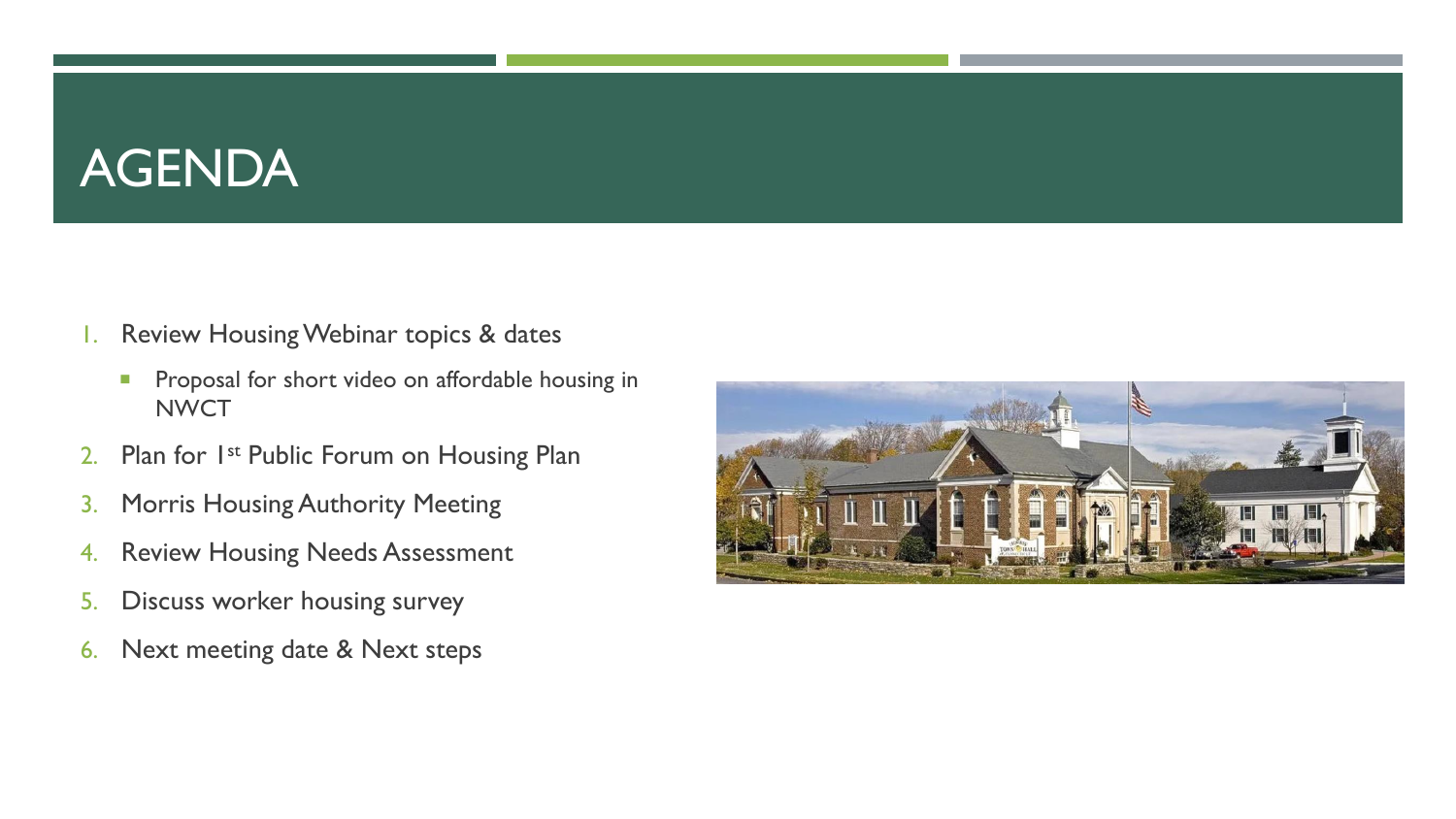### UPCOMING HOUSING WEBINARS *FOR NWCT'S SMALL TOWNS*

- **How is Affordable Housing Funded in NWCT's small towns?** 
	- **Thursday, February 18th at 7pm via Zoom**
	- Guest presenter: David Berto, President, Housing Enterprises
- **How much Affordable Housing Do we Need?** What is our town's "fair share"?
	- **Wednesday, February 24<sup>th</sup> at 7pm via Zoom**
	- Guest presenter: Sam Giffin, Policy and Data Analyst, Open Communities Alliance
- **Why Does Our Town's Housing Not Meet the Needs of Seniors and Young People?**
	- **Thursday, March 4th at 7pm via Zoom**
	- **Guest presenter: Sean Ghio, Policy Director, Partnership for Strong Communities**

**All webinars will be recorded and available** from your Housing Plan project webpage, NHCOG's YouTube Channel, and anywhere else you wish to post them.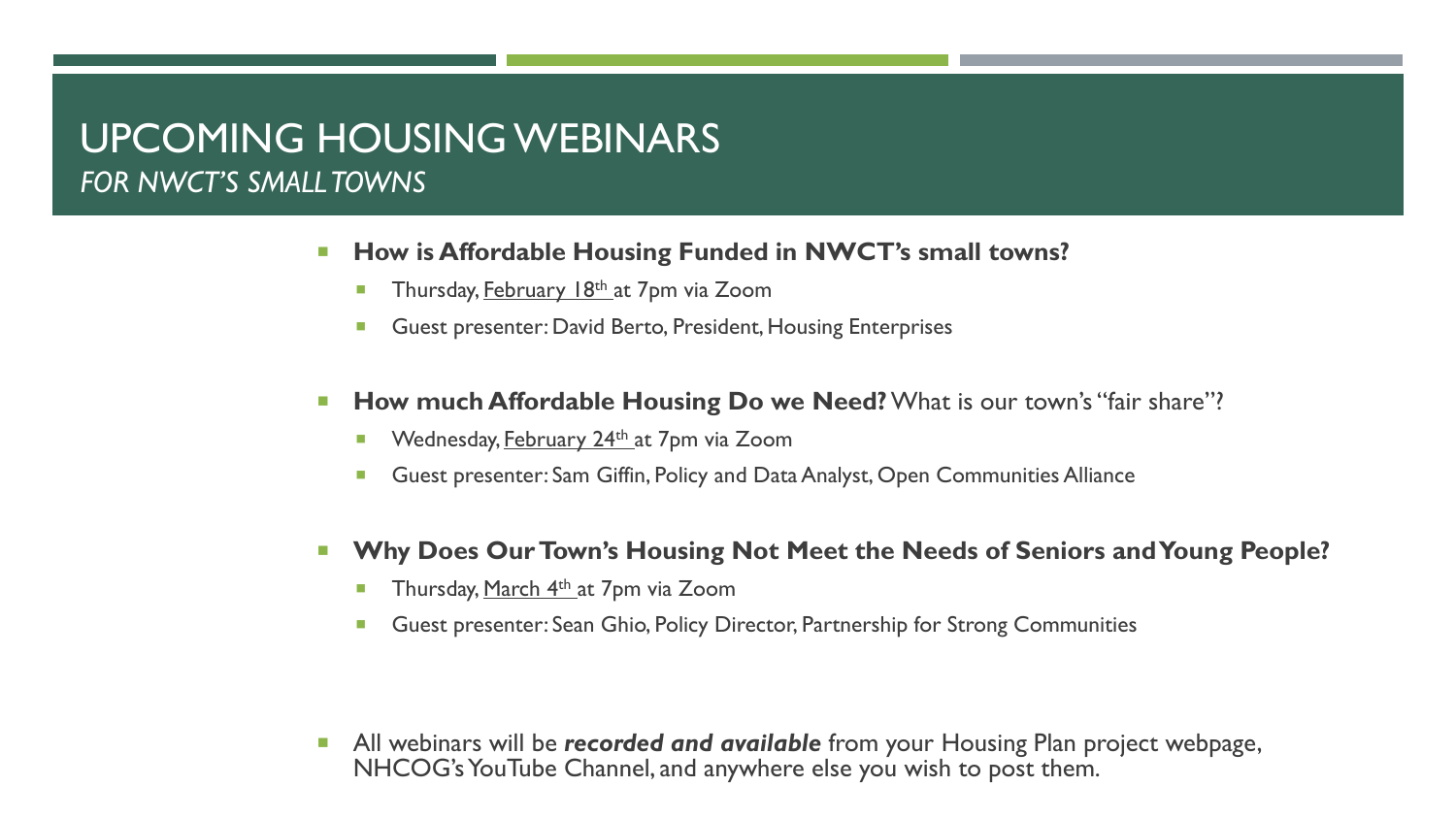## SHORT VIDEO ON AFFORDABLE HOUSING *IN NWCT'S SMALL TOWNS*

### **Timeline: Feb/March 2021**

- **Cost: \$4,500** (about \$600 per town that currently has a housing plan grant from the Dept. of Housing)
- **Use/Audience:** This professionally produced short video can be shown during public meetings in the towns creating municipal housing plans to show residents what affordable housing looks like in neighboring towns and hear from the local housing organizations that created and maintain them.
- **Filmmaker:** Theodore Perotti, Pig Iron Films

Possible locations to film:

- **Cornwall-** Bonnie Brook, Kugeman Village, Cornwall Housing Corporation
- **Kent** Stuart Farm, Kent Affordable Housing
- **Litchfield** various sites, Litchfield Housing Trust
- **Salisbury** Sarum Village, Salisbury Housing Committee
- **Norfolk** Village Center housing, Norfolk Foundation for Living
- **Washington** Washington Community Housing Trust

Possible interview question topics:

- **Project history- donated land?**
- How do you think this housing has benefited the community?
- Why do you volunteer your time on your local housing non-profit?
- Length of waiting list
- Who lives there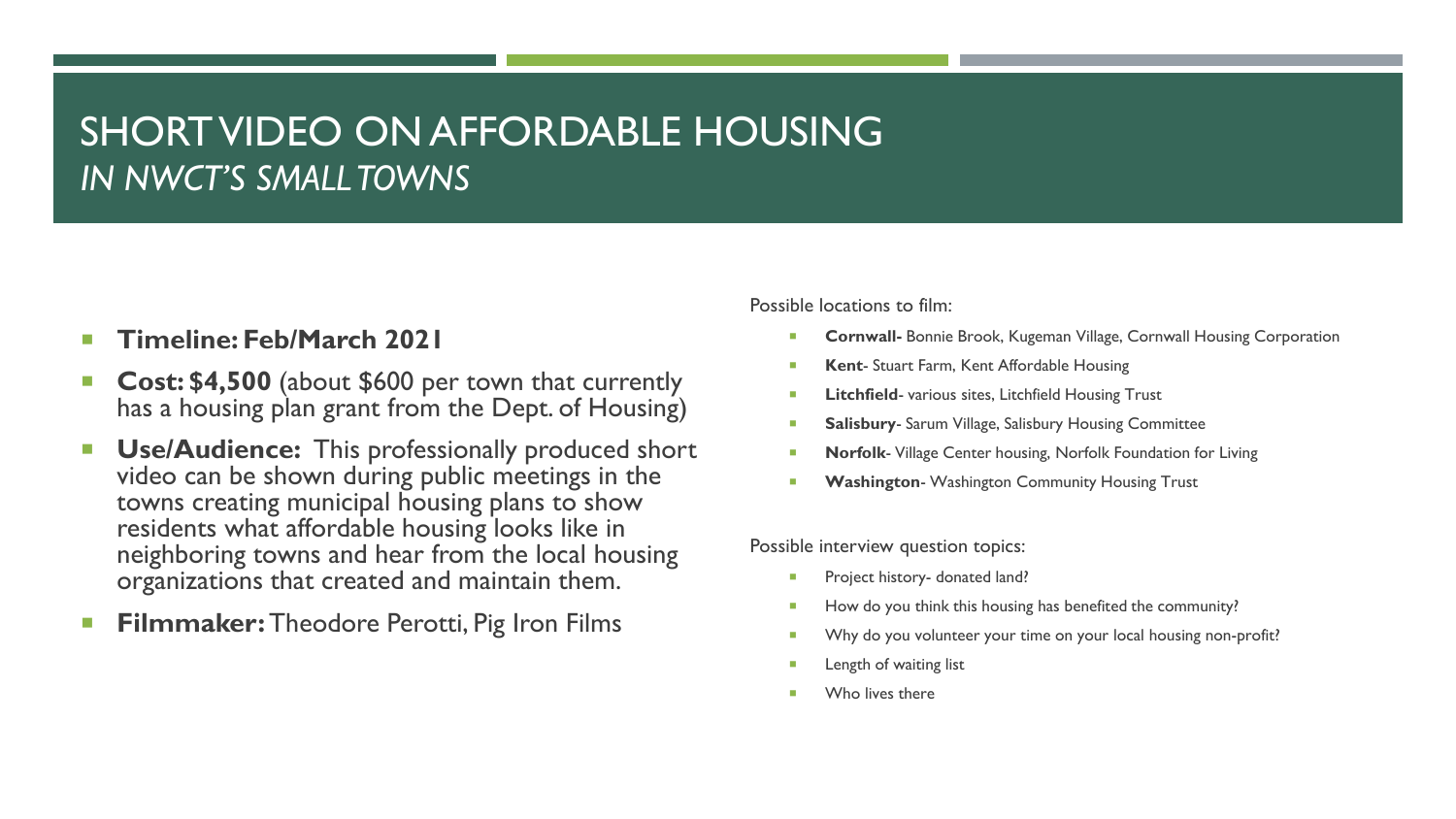### PLANNING FOR 1<sup>ST</sup> COMMUNITY FORUM *ON THE HOUSING PLAN*

**Morris Community Forum** 

Why are we developing a **Morris Affordable Housing Plan?** 

Please join us... to hear more about the Housing Plan we are developing, get your questions answered, and provide any feedback you might have.

March 15 or 24? at 7-8:30 pm VIA Zoom (link info below)

#### **AGENDA**

- 1. Why are we developing a town affordable housing plan? Review why, who's on the steering committee, how do we define affordable housing (10 min) (Jocelyn or Tom?)
- 2. What types of housing does Morris need? Review of Morris Housing Needs Data Analysis (10 min.) (Jocelyn Ayer, Northwest Hills Council of Governments)
- 3. What do Morris residents and workers say about housing needs?

Review summary results from Resident Housing needs survey (5 min) (Jocelyn can do this or someone else from the Committee- Jocelyn will prepare summary) Maybe Kristen could do this and also mention any housing needs she sees in her role with the town?

- 4. Who owns, and manages the affordable housing we have now? Morris Housing Authority- overview of Eldridge Senior Housing (10 mi) (Jim Simoncelli, Morris Housing Authority?)
- 5. Questions and Comments from Participants Participants can ask questions; we could do some interactive polling questions as well
- 6. What are the next steps in the Housing Plan process? How can I get more information?
- **Review forum invite flyer**
- **Decide on date**
- **Agenda & Speakers**
- **Discuss Outreach- how do we advertise the** meeting and best get residents to attend?
	- Send out FAQs handout with meeting invite? Put a few FAQs on Facebook each week leading up to meeting?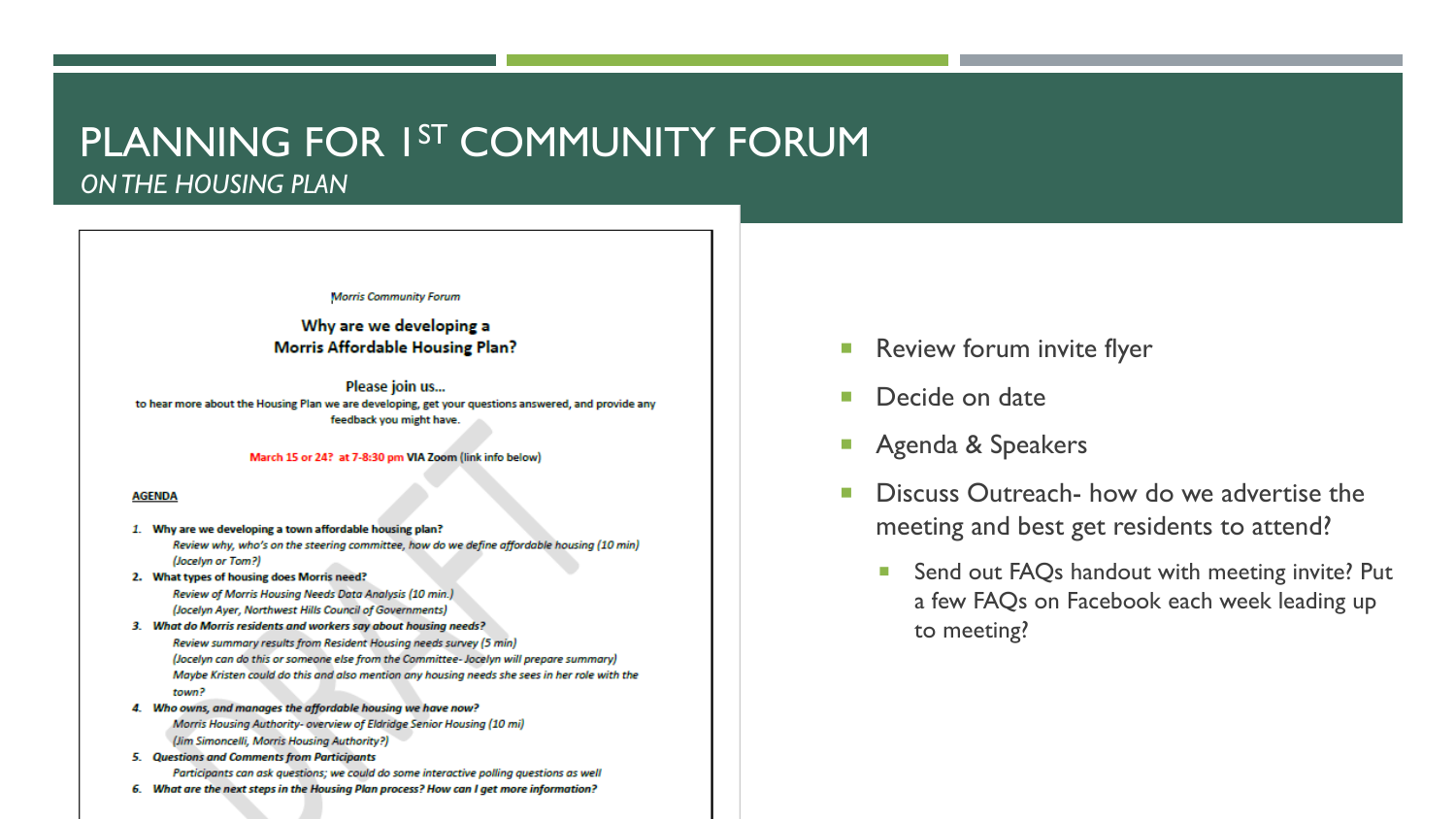### REVIEW HOUSING NEEDS ASSESSMENT

# **Morris Housing Needs** Assessment

February 2021

Prepared by: Jocelyn Ayer, Northwest Hills Council of Governments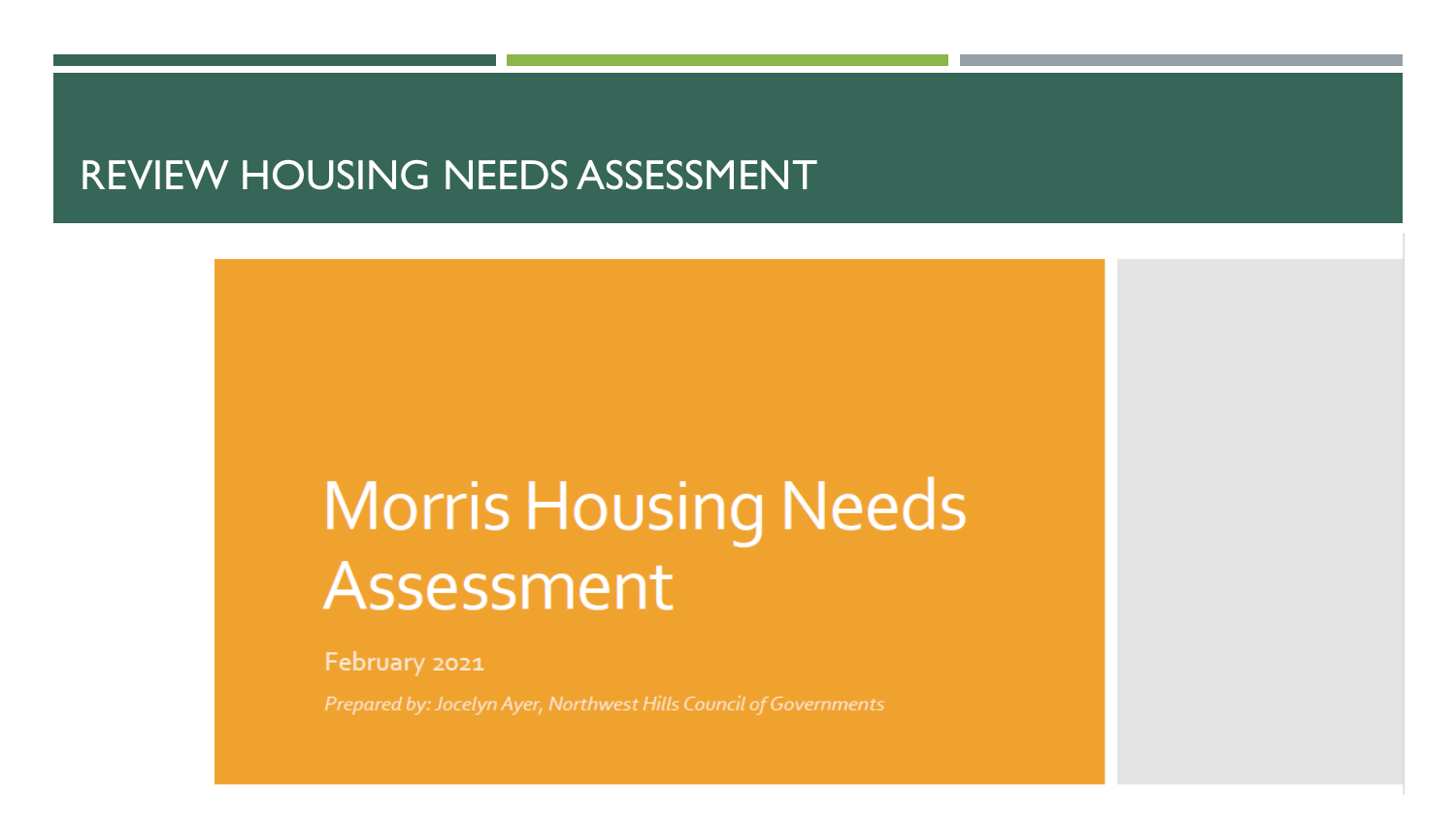### RESIDENT HOUSING SURVEY *FROM 83 TO 138 RESPONSES*

### **Resident Housing Needs Survey**

Goals- start to engage residents in process, hear what they think the needs are + specific needs of their family

### **138 responses to date**

- **Review responses- highlights:**
- **21%** have experienced barriers to finding the type of housing they would like in Morris
- **48% think town needs "downsize" options**
- 38% think town needs first-time homebuyer options
- **31% think town needs rental options**
- **46% think cost of housing effects young families**
- **Comment about expanded senior housing on land for** sale adjacent to Eldridge Senior Housing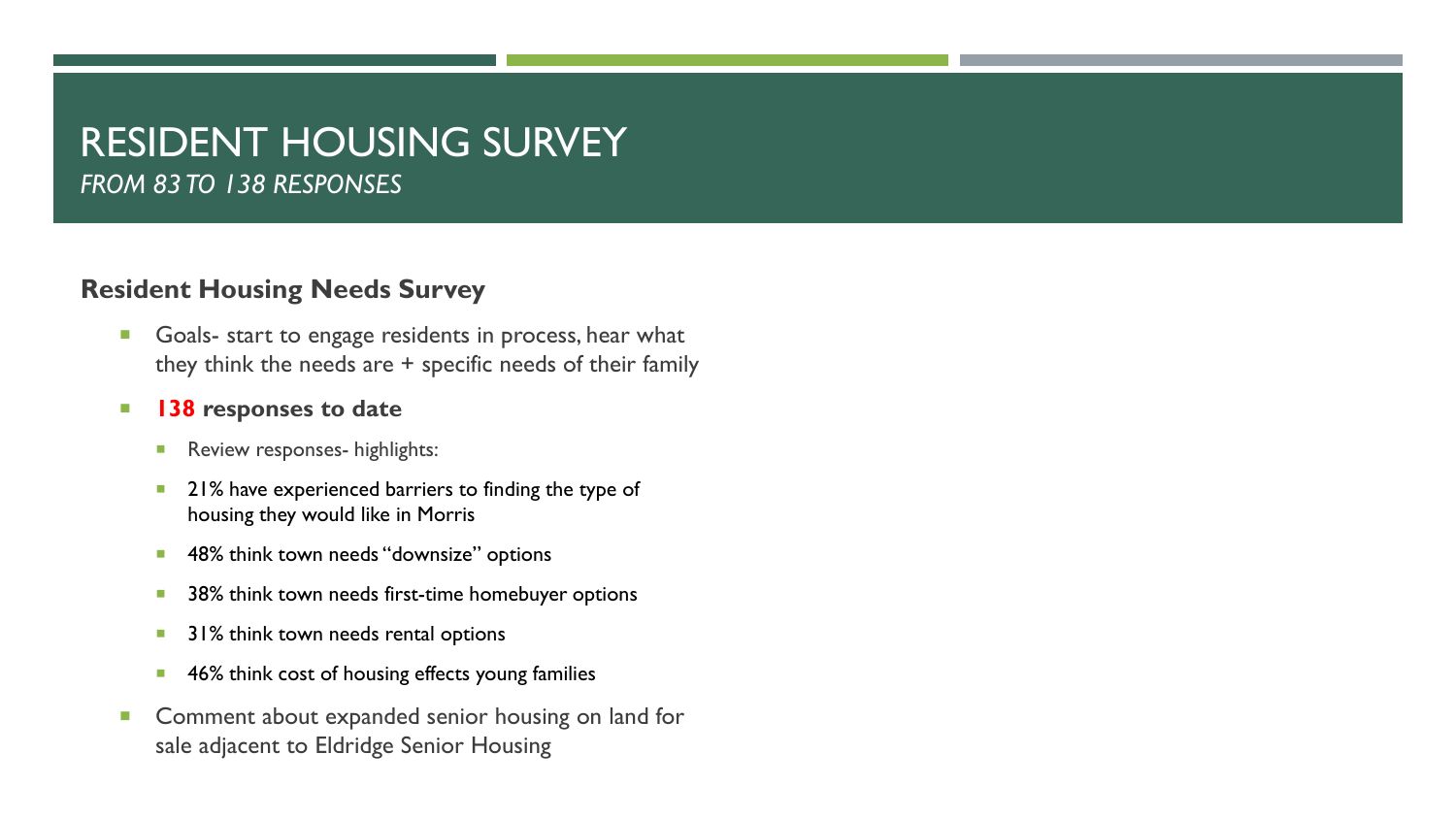### WORKER SURVEY *17 RESPONSES TO DATE*

### What best describes the type of job you have in town? (check all that apply)

Answered: 17 Skipped: 0



| <b>ANSWER CHOICES</b>        | $\overline{\phantom{a}}$ | <b>RESPONSES</b> | $\overline{\phantom{0}}$ |
|------------------------------|--------------------------|------------------|--------------------------|
| Education<br>▼               |                          | 58.82%           | 10 <sup>°</sup>          |
| Town government<br>▽         |                          | 23.53%           | 4                        |
| Other (please specify)<br>▼  | Responses                | 11.76%           | $\overline{2}$           |
| Restaurant<br>۰              |                          | 5.88%            |                          |
| Healthcare<br>$\checkmark$   |                          | 5.88%            |                          |
| Retail/sales<br>▼            |                          | 0.00%            | 0                        |
| Agriculture/farming<br>▼     |                          | 0.00%            | 0                        |
| Finance/banking<br>▼         |                          | 0.00%            | 0                        |
| Landscaping<br>۰             |                          | 0.00%            | 0                        |
| Arts/culture<br>▼            |                          | 0.00%            | O                        |
| Construction/renovation<br>▼ |                          | 0.00%            | 0                        |
| Electrician/plumber/<br>▼    |                          | 0.00%            | 0                        |
| Manufacturing<br>▼           |                          | 0.00%            | 0                        |
|                              |                          |                  |                          |